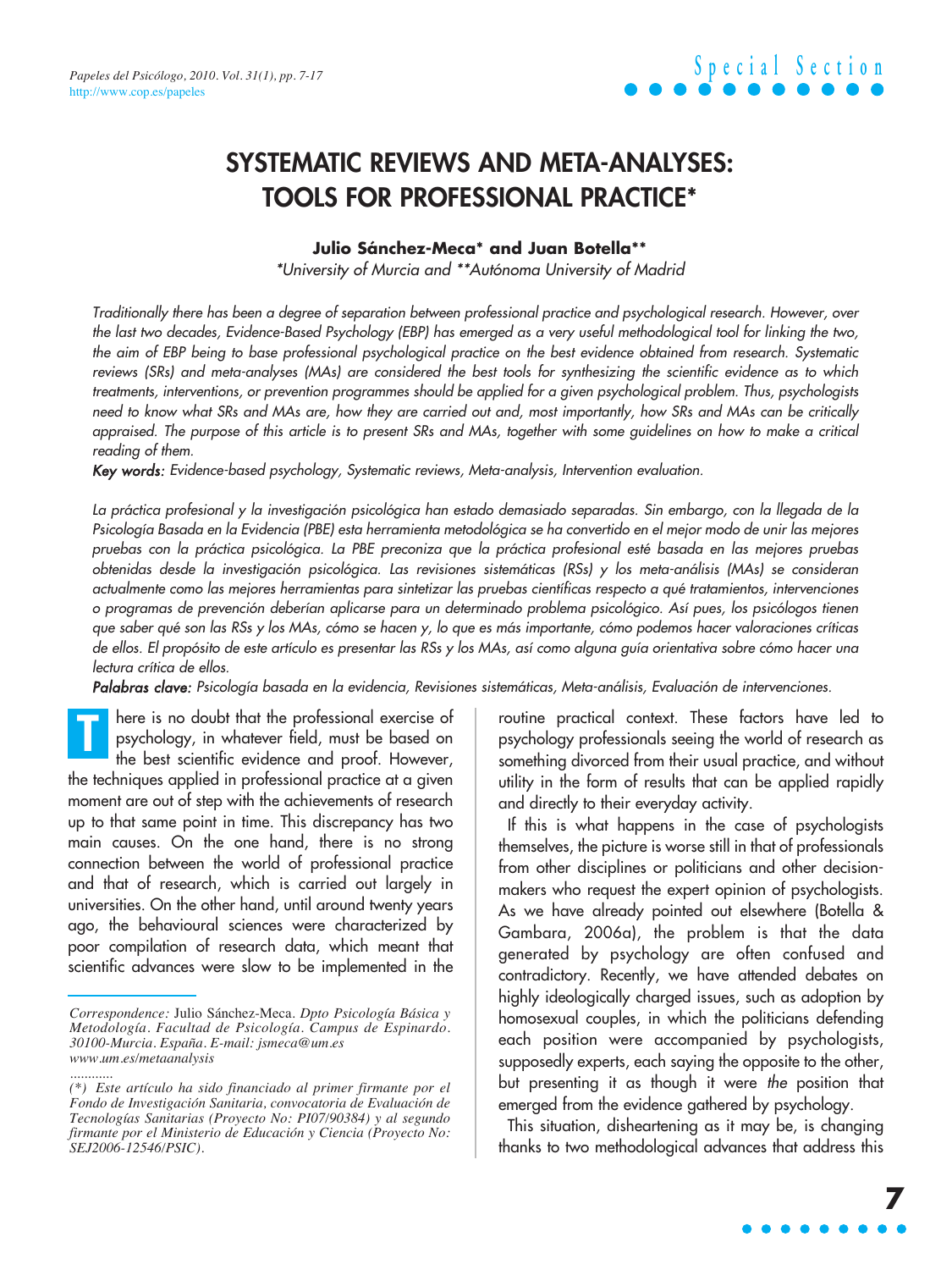lack of fit between professional practice and research: the Evidence-Based Psychology (EBP) approach, on the one hand, and systematic reviews and meta-analyses, on the other.

The EBP approach constitutes a methodological tool intended to modify the way psychology professionals work so that they take into consideration in their everyday decisions the best scientific evidence or proof in relation to a given problem. The problem could involve deciding which treatment technique to use with a patient suffering from a particular psychological disorder; which intervention programme is the most appropriate for preventing certain maladaptive behaviours; which is the best diagnostic method for a psychological disorder; and so on. Once the problem has been adequately formulated, the EBP approach consists in carrying out a search for the evidence or proof supporting the best course of action. This type of information search requires the use of new information and communication technologies, and especially Internet resources. Once the scientific proof has been located, in the specialist psychology publications, the next step in the EBP approach is to make a critical analysis of that proof,

| <b>TABLE 1</b>                                                                                                                                                                                                                                                                                                                                                                                                                                                                                                                                         |                                                                                                                                                                                |  |
|--------------------------------------------------------------------------------------------------------------------------------------------------------------------------------------------------------------------------------------------------------------------------------------------------------------------------------------------------------------------------------------------------------------------------------------------------------------------------------------------------------------------------------------------------------|--------------------------------------------------------------------------------------------------------------------------------------------------------------------------------|--|
| Quality levels of the scientific evidence or proof                                                                                                                                                                                                                                                                                                                                                                                                                                                                                                     |                                                                                                                                                                                |  |
| Level                                                                                                                                                                                                                                                                                                                                                                                                                                                                                                                                                  | Type of proof                                                                                                                                                                  |  |
| ı                                                                                                                                                                                                                                                                                                                                                                                                                                                                                                                                                      | (a) Meta-analysis (homogeneous) of RCTs<br>(b) An RCT (with narrow CI)<br>(c) All or none <sup>2</sup>                                                                         |  |
| $\mathbf{2}$                                                                                                                                                                                                                                                                                                                                                                                                                                                                                                                                           | (a) Meta-analysis (homogeneous) of cohort studies<br>(b) A cohort study (including a low-quality RCT)<br>(c) Study "of results" <sup>3</sup> ; ecological studies              |  |
| 3                                                                                                                                                                                                                                                                                                                                                                                                                                                                                                                                                      | (a) Meta-analysis (homogeneous) <sup>1</sup> of case-control studies<br>(b) A case-control study                                                                               |  |
| Δ                                                                                                                                                                                                                                                                                                                                                                                                                                                                                                                                                      | (a) Series of cases (and cohort studies and case-control studies,<br>poor quality)                                                                                             |  |
| 5                                                                                                                                                                                                                                                                                                                                                                                                                                                                                                                                                      | (a) Experts' opinions without explicit critical assessment, or based<br>on physiology or "first principles" <sup>4</sup> , or research based on the<br>"authorities" criterion |  |
| <sup>1</sup> The results of the RCTs are homogeneous.<br><sup>2</sup> This is fulfilled when all patients used to die before the treatment was available, but now<br>some survive on being treated; or when some patients used to die before the treatment<br>was available, but now none die on being treated.<br><sup>3</sup> Studies a cohort of patients with the same diagnosis and relates its clinical results to the<br>care they have received.<br><sup>4</sup> The pathophysiological principles used for determining the clinical practice. |                                                                                                                                                                                |  |

which requires psychology professionals to put into practice their knowledge and expertise on research methods, designs, data analysis and measurement instruments. And in a final phase, EBP involves applying its findings to professional practice.

And what are the best scientific findings or evidence that can endorse the routine application of a treatment, a prevention programme or an assessment or diagnostic technique? It is widely accepted within the social and health sciences community that the most reliable scientific evidence is that provided by primary studies based on randomized clinical trials (RCTs), which involve the random assignment of participants to the experimental conditions (Nezu & Nezu, 2008).

Nevertheless, it is common, on trying to select the evidence about a particular problem, to find numerous empirical studies, all of which have dealt with this same issue. This accumulation of information may impede the putting into practice of the EBP approach, on making it unviable for professionals with heavy workloads to select the relevant studies and to make a critical appraisal of each one within a sufficiently short time period. And this is where systematic reviews (SRs) and meta-analyses (MAs) come into play. As a way of overcoming the problems deriving from the poor compilation of data in the social sciences, SRs and MAs constitute a research methodology whose objective is to collate in a systematic and objective fashion the evidence obtained in empirical studies on a single problem. Thus, reading an SR or an MA about the problem in question permits professionals to save time and offers them an overview of the scientific evidence in relation to that problem. Moreover, and as summarized in Table 1, the scientific community has accepted MAs as the methodology that can provide the best proof or evidence about a problem, when the accumulated empirical research consists of experimental studies (or RCTs).

Papeles del Psicólogo has covered the EBP approach previously in the form of the excellent articles by Frías Navarro and Pascual Llobell (2003) and by Pascual Llobell, Frías Navarro and Monterde (2004). There are also other fine presentations of the Evidence-Based Practice approach in the Spanish language (Grupo de Atención Sanitaria Basada en la Evidencia, 2007; Navarro, Giribet & Aguinaga, 1999; Vázquez & Nieto,

<sup>1</sup> The reader can consult the respective websites of the Cochrane Collaboration (www.cochrane.org) and the Campbell Collaboration (www.campbellcollaboration.org), or indeed the *Centro Cochrane Iberoamericano* site based in Barcelona (www.cochrane.es).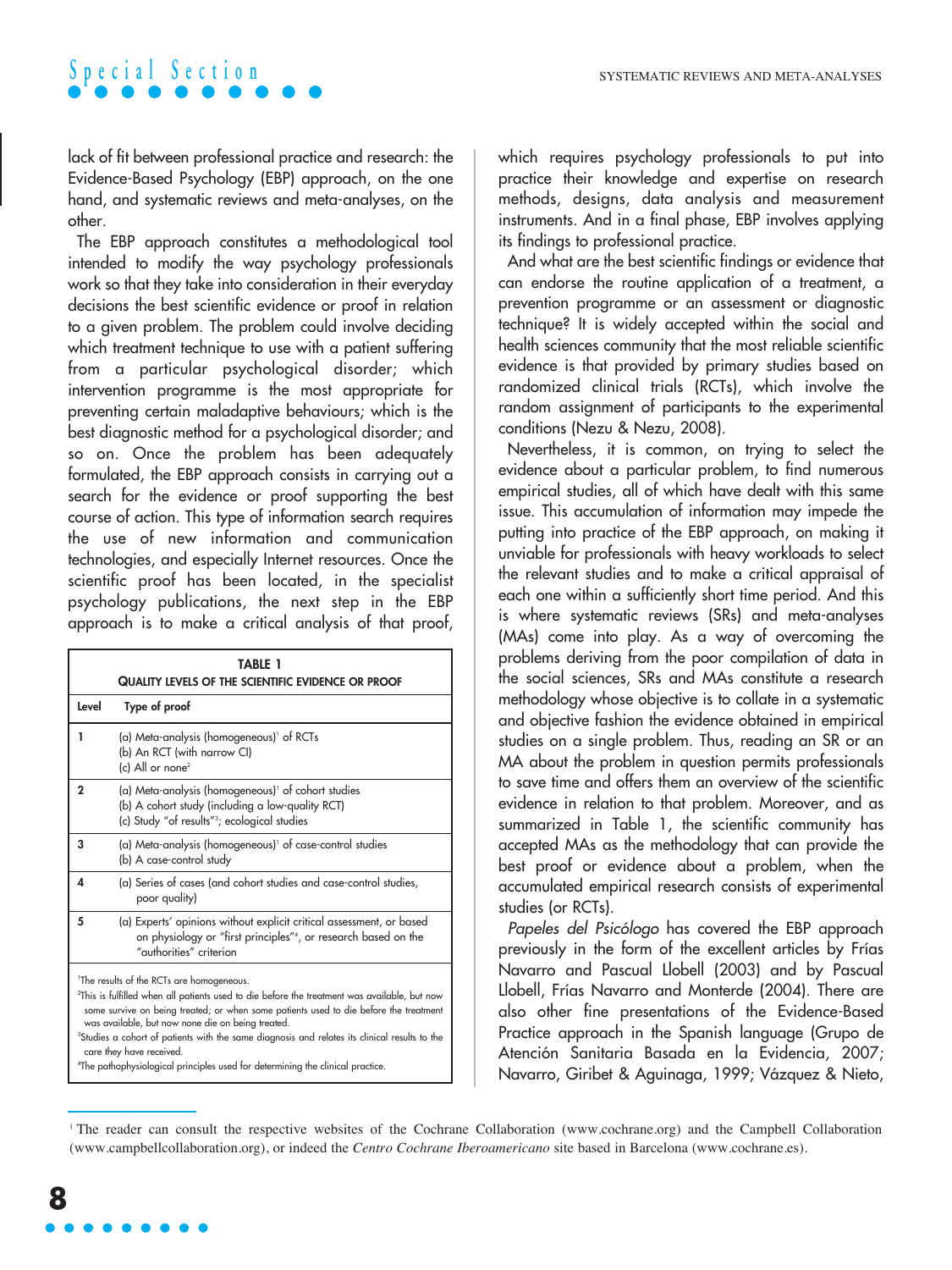2003). Therefore, this article focuses on the other methodological advance which, in our view, has become a key element in the quest to connect research with professional practice: meta-analysis. It is our understanding that psychology professionals should be familiar with this methodology, since the critical reading of meta-analytic studies can be of great use to them in their everyday decision-making about which treatments or diagnostic techniques to apply. At the same time, the reading of meta-analytic studies facilitates implementation of the EBP approach on offering in an integrated way the best scientific evidence or proof about a given problem, with the consequent time savings for the professional. In any case, the proliferation of metaanalytic studies in the field of psychology guarantees that, sooner or later, all psychology professionals will have to face up to the task of critically reading studies of this type, and consequently familiarizing themselves with this methodology which is now emerging as essential.

In the following pages we shall look at what MAs and SRs are, we shall consider the stages involved in carrying out an MA, we shall illustrate this methodology with a real example and we shall present a guide to aid the critical reading of meta-analytic studies. We shall conclude with some final reflections and some suggested reading. For a fuller treatment of SRs and MAs we refer the reader to Borenstein, Hedges, Higgins and Rothstein, 2009; Botella and Gambara, 2002; Cooper, 2010; Cooper, Hedges and Valentine, 2009; Littell, Corcoran and Pillai, 2008; Marín Martínez, Sánchez Meca, Huedo and Fernández, 2007; Marín Martínez, Sánchez Meca and López López, 2009; Petticrew and Roberts, 2006; Sánchez Meca, 1999, 2003, 2008; Sánchez Meca and Ato, 1989; and Sánchez Meca and Marín Martínez (in press).

#### **SYSTEMATIC REVIEWS AND META-ANALYSES**

An SR is a review of a question that is clearly formulated, and which uses systematic and explicit methods for the identification, selection and critical appraisal of studies relevant to that question, as well as the collation and analysis of data from the studies included in the review (Martín, Tobías & Seoane, 2006). SRs emerge as an attempt to remedy the limitations of traditional reviews, characterized by their qualitative nature and lack of adequate systematization. Those of us who stress the advantages of SRs versus traditional reviews base our arguments on the premise that the process of the review of scientific literature on any matter should be subject to

the same criteria of scientific rigour as empirical research: objectivity, systematization and replicability of results. That is, the review of empirical studies on a given question is just as much a scientific task as the carrying out of an empirical study itself.

**Special Section**

If in an SR we are capable of quantifying, by means of some statistical index of effect size, the results of each empirical study included and of applying statistical analysis techniques to extract the essence of those studies, then the SR becomes a meta-analysis (MA). An MA is, then, an SR in which statistical methods are used for analyzing the results of the studies included in it (Littell et al., 2008). From this it follows that all MAs are SRs, but not all SRs are necessarily MAs. There are qualitative SRs in which statistical methods are not applied to the study results, which are instead subjected to qualitative assessment.

Given their greater level of quantification and rigour, within SRs, MAs are the types of review that provide the most valid evidence about a problem (Cooper, 2010). It is for this reason that the present article focuses specifically on how an MA is carried out and interpreted. Moreover, while a great diversity of problems can be studied by means of MA, the most useful type for psychology professionals is probably that which sets out to examine the efficacy of different treatments or intervention/prevention programmes for psychological, psychosocial or behaviour disorders. We shall therefore focus on this type of MA.

What can an MA offer us? On applying statistical techniques for integrating the results of a set of empirical studies about the efficacy of treatments or intervention programmes, an MA permits us to answer questions such as: (a) what is the magnitude of the global effect of the different treatments?; (b) are the efficacy results of the different treatments homogeneous?; (c) in the case that they are not homogeneous, what factors can explain this heterogeneity of results?; and (d) is it possible to formulate an explanatory model capable of accounting for such heterogeneity in the results? To respond to these questions, an MA involves following the typical steps of an SR and applying statistical techniques of integration.

Where can we find MAs? In practically any psychology journal it is possible to find some meta-analytic study on an issue of potential interest to professional practitioners. Specifically, journals that regularly publish these types of study include Psychological Bulletin, Clinical Psychology Review, Journal of Applied Psychology or Journal of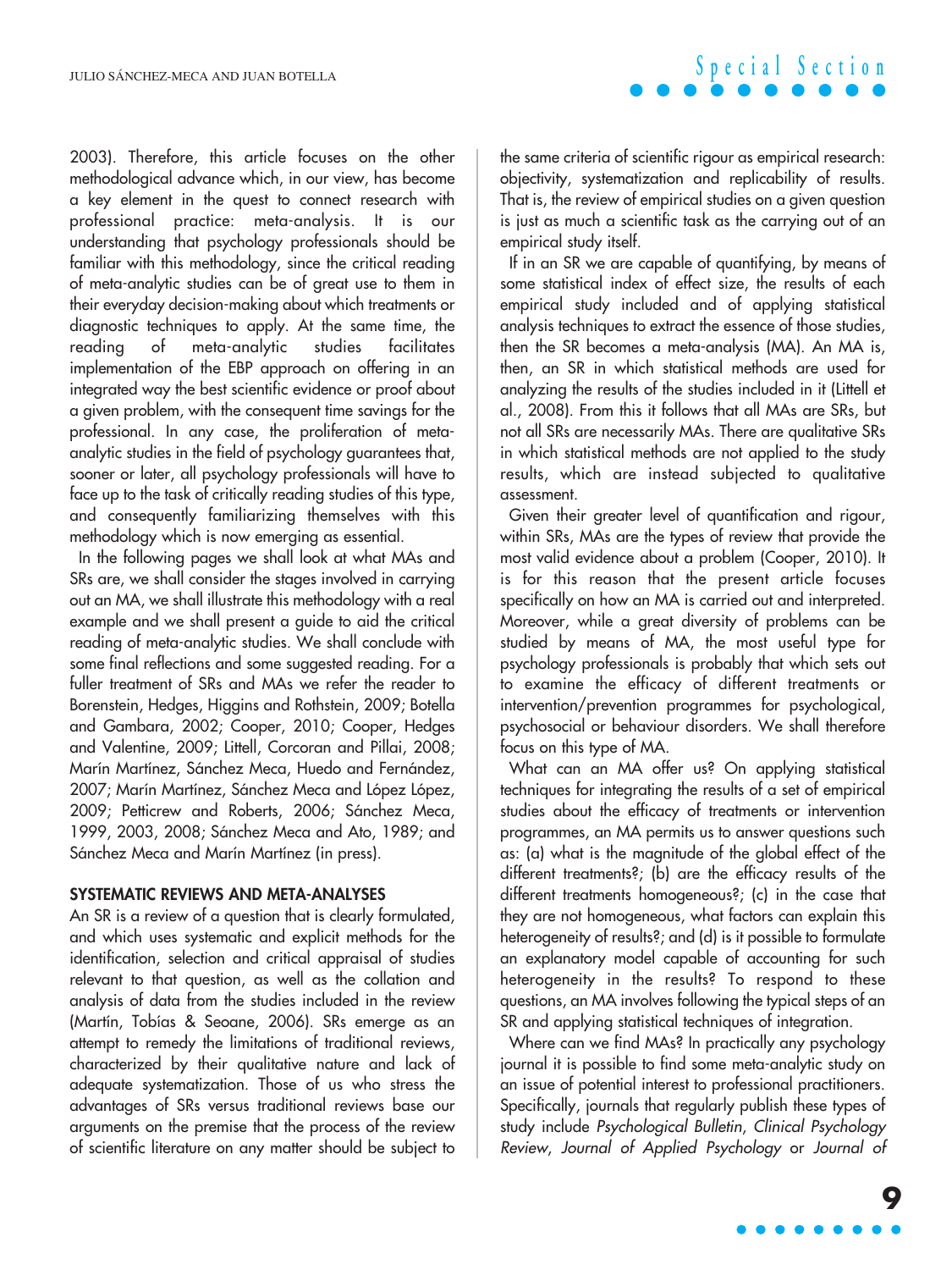

Consulting and Clinical Psychology. As far as Spanishlanguage publications are concerned, they can be found in journals such as Psicothema or the International Journal of Clinical and Health Psychology, both of which are bilingual. Moreover, meta-analytic studies can be easily located via the Google Scholar search engine. Finally, special mention should be made of the Cochrane Collaboration and the Campbell Collaboration, two international organizations whose aim is to promote highquality meta-analyses on the efficacy of interventions in different fields related to psychologists' professional activity. Thus, the Cochrane Collaboration's website contains numerous SRs and MAs in the field of clinical psychology, whilst the Campbell Collaboration focuses on these types of analysis in the areas of Education, Social Services and Criminology (Sánchez Meca, Boruch, Petrosino & Rosa Alcázar, 2002)'.

### **PHASES OF A META-ANALYSIS**

Carrying out an MA involves following the same stages as in any empirical study, even if some of them have certain peculiarities that should be clarified. Basically, an MA can be considered to comprise five phases or stages:

- (1) Formulation of the problem
- (2) Selection of the studies
- (3) Coding of the studies
- (4) Statistical analysis and interpretation
- (5) Publication

(1) Formulation of the problem. The first stage consists in formulating clearly and objectively the question to which we want to respond. This implies defining theoretically and operationally the psychological constructs under study. For example, in a meta-analysis on the efficacy of psychological treatments for panic disorder with or without agoraphobia (Sánchez Meca, Rosa Alcázar, Marín Martínez & Gómez Conesa, 2010), key concepts were defined, such as the nature of the psychological treatments under study and of panic disorder with or without agoraphobia, and which measurements of efficacy results would be admitted in the MA.

(2) Selection of the studies. The next step consists in defining the selection criteria for the studies. It should be borne in mind that carrying out an MA involves selecting

empirical studies with certain similar characteristics as regards the research design (e.g., all the studies should include at least a treatment group and a control group, both with pre-test and post-test measures), so that is it is possible to apply to all of them a single effect size index that permits their metric comparison. Thus, although the selection criteria will depend on the MA in question, there must necessarily be some specifications in relation to the type of study design admissible, the way the outcome variables were measured, the participant characteristics and the characteristics of the treatments. For example, for inclusion in the MA cited above, the empirical studies had to include at least a treatment group and a control group made up of adults diagnosed with panic disorder with or without agoraphobia (both with pre-test and post-test measures), and the treatment applied had to be purely psychological, with no involvement of psychoactive drugs. Moreover, the studies must have been carried out between 1980 and 2006.

Once the selection criteria for the studies have been fixed, the search for them can be carried out, and for this it is necessary to use electronic databases (e.g., PsycInfo, MedLine, ERIC), consult specialist journals and contact recognized authors on the issue to request from them studies that are difficult to locate. The combination of formal and informal sources in the search process should guarantee maximum comprehensiveness in this process, as well as the location of published and unpublished studies, so that publication bias can be examined. In the MA on panic disorder the electronic databases PsycInfo, Medline, Psicodoc and the Cochrane Library were consulted, in addition to previous MAs, articles, books, review chapters in books and specialist clinical psychology journals; furthermore, recognized authors in the field were contacted, all with the object of locating the highest possible number of empirical studies that met the selection criteria.

(3) Coding of the studies. Once all the selected empirical studies have been located and accessed, the next stage consists in recording the characteristics of those studies. To this end, a Coding Manual is drawn up of all the characteristics of the studies that could act as moderators of the efficacy results of the treatments analyzed. On the basis of the Coding Manual, a Coding Form for the

<sup>&</sup>lt;sup>2</sup> The results of the MA presented in this article represent only a small sample of all the evidence it provided. Thus, it should be made clear that for each study an effect size was calculated for each different result measure (panic attacks, agoraphobic behaviours, general level of anxiety, of depression, of global adjustment, etc.). In the present article we refer solely to the results obtained with the measures of panic, which are the most relevant for this disorder.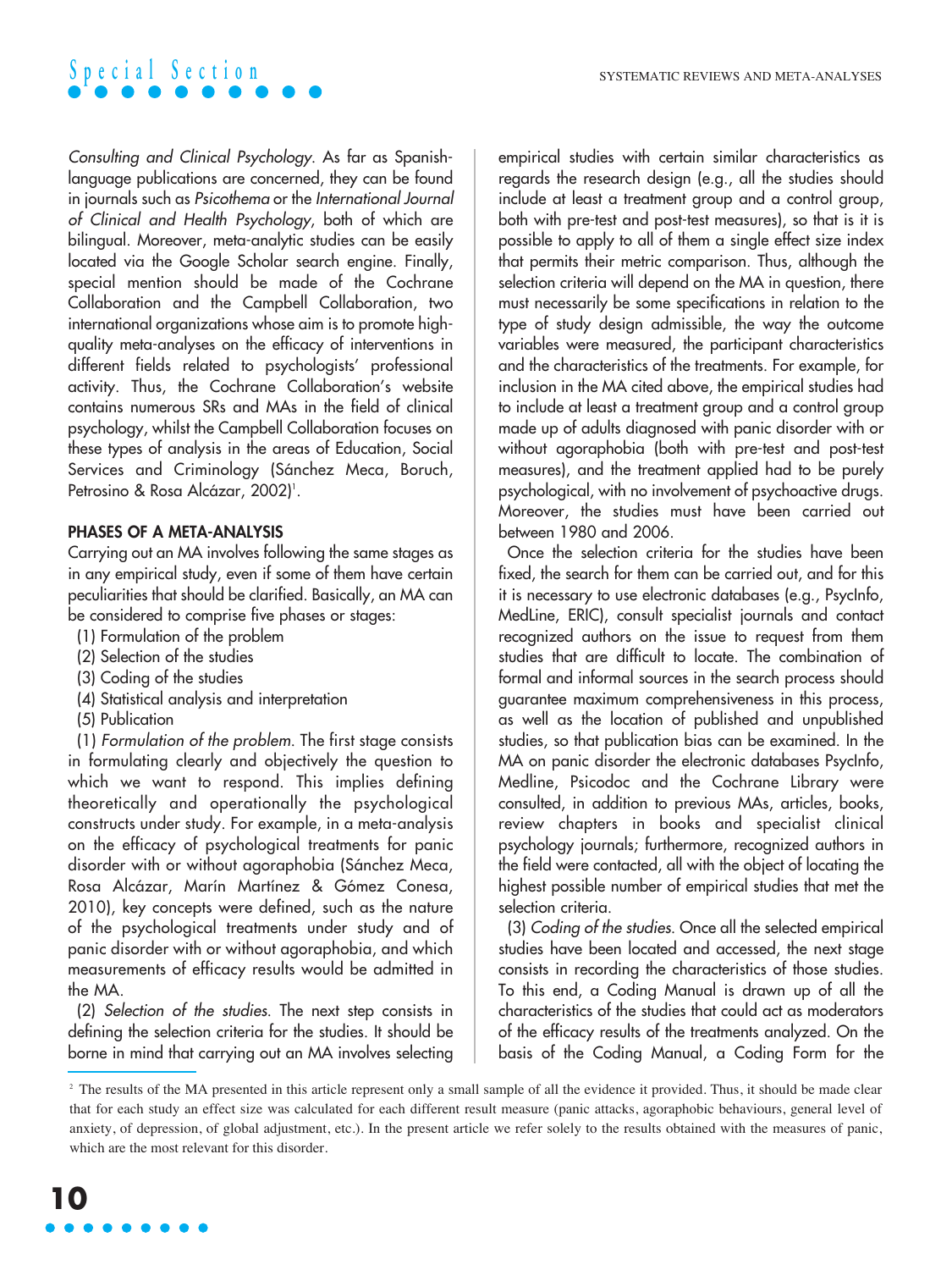moderator variables is drawn up. Although the study characteristics to be coded will depend on the purpose of each MA, they can be classified in several clusters or categories. Thus, we speak of treatment variables, participant variables, context variables, methodological variables and extrinsic variables.

Treatment variables are those related to the treatment applied in the research. They therefore include the type of treatment itself (e.g., cognitive therapy, in vivo exposure, deep relaxation), the duration of the treatment, its intensity, its form of application (individual versus groupbased), and so on.

Participant variables have to do with participants' characteristics. Thus, participant variables would include mean age of the sample, its make-up by gender, social background or seriousness of the disorder, etc.

Context variables refer to the location in which the intervention took place. This could be a hospital, a private clinic, a psychology consulting room, a school, the home, and so on. Also considered as a context variable would be the fact of whether those receiving the treatment are inpatients or outpatients.

Methodological variables are those related to the design and instrumentation of the empirical study. Thus, highly relevant methodological variables in an MA would be type of design (experimental versus quasi-experimental), sample size, experimental mortality, the inclusion of pretest and post-test measures (or only of post-test), the carrying out of statistical analyses by intention-to-treat or only with those completing the treatment, the use of "blind" evaluators – that is, without knowledge of the treatment patients are receiving  $-$ , or the diagnostic criterion used in the study to assess participants. All such characteristics allow us to rate the methodological quality of the studies, and consequently the likelihood of bias in the results that emerge.

Finally, extrinsic variables are also usually coded. These variables are so called because they represent characteristics of the studies which, in principle, should not have anything to do with the scientific process of the study, but which nevertheless can affect its results. This category would include variables such as source of the report (published versus unpublished), authors' background (psychologist, psychiatrist, etc.) or year in which the study was carried out.

The purpose of this phase involving the coding of study characteristics is none other than to identify a set of variables that can explain the variability of the efficacy

results of the different studies, a question that is statistically analyzed in the following phase. In the MA on panic disorder, the heterogeneity in the efficacy results displayed by the different empirical studies could be due to the fact that those studies had applied different psychological treatment techniques, of different durations, on patient samples with variable age, gender distribution and seriousness of the disorder, and using a variety of designs and methodological characteristics. The coding of all these variables in the studies is precisely intended to reveal which of them may be related to the results on efficacy.

**Special Section**

In this phase it is highly important to check the reliability of the characteristics coding process. Therefore, it is customary for two or more researchers to code independently all or some of the empirical studies and for their degree of agreement to be checked. Only in this way can we know whether the MA has applied objective and systematic norms in the coding process.

(4) Statistical analysis and interpretation. In addition to considering the moderator variables of the studies, carrying out an MA requires the calculation of a quantitative index that makes it possible to measure all the study results using the same metric. This is due to the fact that the studies will measure the effects of the treatments with different psychological tests and scales, so that the results are not directly comparable, on being expressed in different units of measurement. This homogenization of the results is achieved through the application of some effect size index. The effect size, then, reflects the degree to which the results of the treatment group participants differ, on average, from those of the control group participants. Although there is great variation in the effect size indices we can find in MAs, the most widely used is the standardized mean difference, defined as the difference between the means of the two groups divided by their pooled standard deviation. On dividing by the standard deviation we obtain a homogeneous and comparable quantitative index regardless of the tests or scales used in the different studies, since they can be interpreted as standard units of separation between the means of the two groups. Apart from the standardized mean difference, it is also common to find in MAs effect size indices for dichotomized outcome variables, such as difference of proportions, relative risk or odds ratio, with one index being able to be transformed into another (Sánchez Meca, Marín Martínez & Chacón Moscoso, 2003).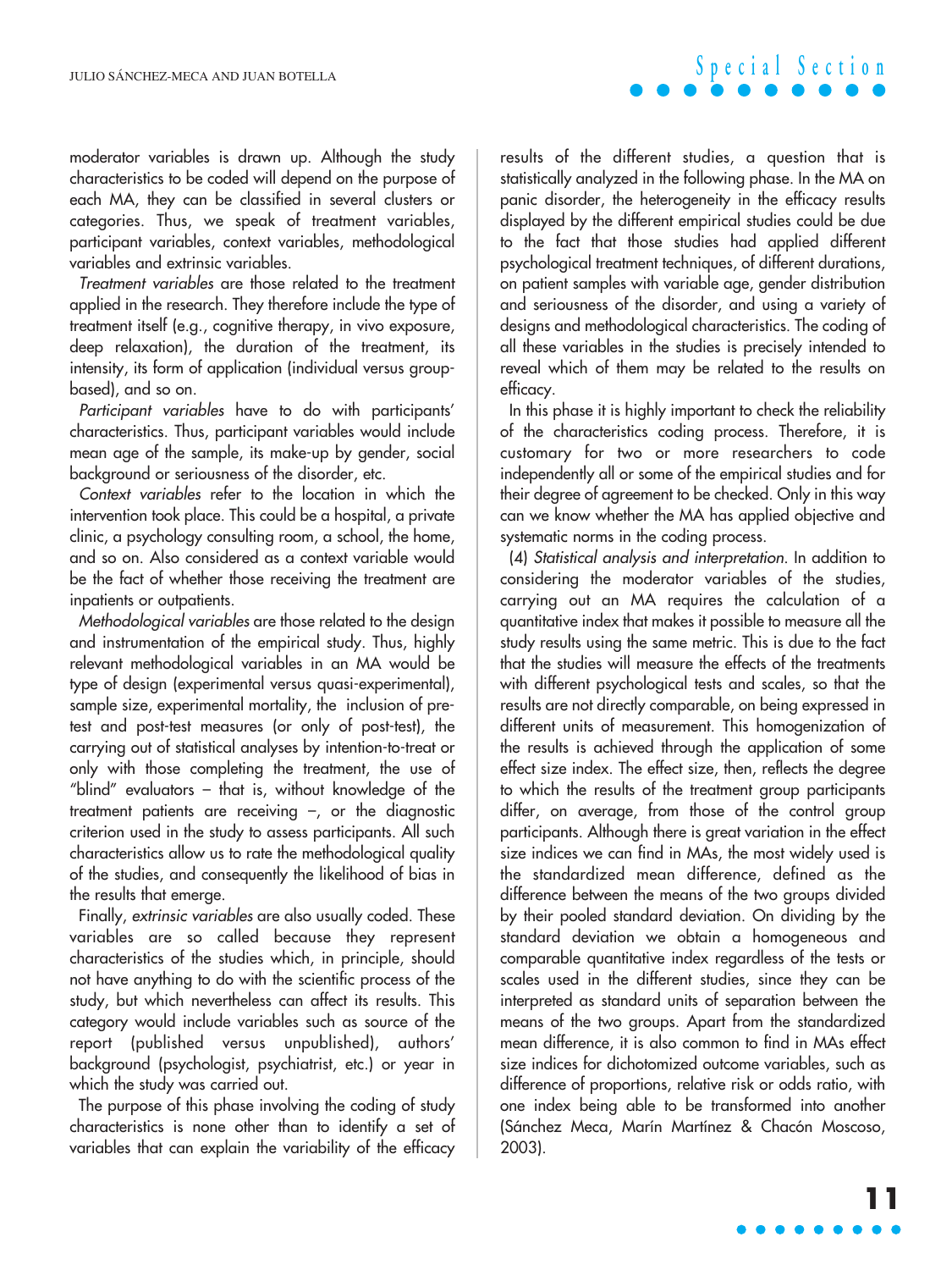Having recorded for each study its characteristics (moderator variables) and its effect size, the resulting database can be subjected to statistical analyses that allow us to respond to the key questions faced by an MA: (a) what is the magnitude of the mean effect of all the studies?; (b) are the effect sizes of the studies homogeneous?; (c) in the case that they are not homogeneous, what study characteristics might account for this heterogeneity?; and (d) is it possible to formulate an explanatory model of this heterogeneity of effect sizes based on a sub-set of the moderator variables coded?

In order to respond to these questions, statistical analysis techniques are applied in which the weight of each study in the meta-analytic computations depends on the precision displayed by its effect size, and the precision depends on the sample size: the larger the sample size, the greater the precision, and hence, the greater the weight in the analyses. In this way a weighted mean of the effect sizes is calculated, together with the confidence interval; the degree of heterogeneity of the effect sizes is assessed, and if the effect sizes are not homogeneous, the influence of the moderator variables on the effect sizes is analyzed. This last phase of the analysis is carried out through the application of weighted procedures based on the analysis of variance (or analysis by subgroups) and on the regression models (meta-regression), so that the dependent variable is constituted by the effect sizes obtained in the studies, whilst the independent or predictor variables are the characteristics of the studies.

(5) Publication. The final phase of an MA, as with any other type of study, consists in disseminating its results. The publication of an MA is governed by the same norms as any other empirical study (Botella & Gambara, 2006b). Thus, the sections of a meta-analytic study are customarily: Introduction, Method, Results, and Discussion and Conclusions.

In the introduction the issue under study is reviewed, the relevant psychological constructs are defined and the objectives of the MA are formulated. The method section includes different subsections. First of all, the subsection 'search for studies' has the aim of specifying the selection criteria for the studies and the literature search procedures used. Secondly, there is a subsection outlining the coding process, in which the characteristics of the studies coded are also described. The third and final subsection, usually entitled 'statistical analysis', serves to define the effect size index used in the MA, as well as the statistical integration techniques applied. The object of the method section is to permit the MA to be replicated by other researchers, so that it should make as explicit as possible all the decisions taken during the MA process.

The results section presents the results of the statistical analyses applied in the MA, attempting to respond to the four basic questions posed by an MA and listed above; in the discussion section the results of the MA are considered within the context of the previous literature on the issue, their practical relevance and implications for professional practice are discussed, and future research lines are suggested.

### **AN EXAMPLE**

To continue with the example referred to above on the efficacy of psychological treatments for panic disorder with or without agoraphobia (Sánchez Meca et al., 2010), in that MA the authors succeeded in selecting 65 studies which met the selection criteria, and in each one of them a standardized mean difference (d) was obtained that compared the mean results achieved by the treatment and control groups in the post-test2. The results of the MA are based on a total sample of over 2300 patients with this psychological disorder, which gives an idea of the degree of generalization the MA results can offer us.

To the question "What is the overall degree of efficacy obtained with the whole set of studies?", this MA offered a mean effect size  $d_+ = 1.015$ , with a statistically significant confidence interval, which took values of between 0.855 and 1.175. The value 1.015 can be interpreted in standard units and, following Cohen's criterion (1988), values of around 0.2, 0.5 and 0.8 can be considered as reflecting a practical significance of low, medium and high magnitude, respectively. Therefore, the value 1.015 implies high efficacy of psychological treatments, in general, for panic disorder. Another practical interpretation of the mean effect can be made by assuming that the reduction in panic attacks in the treatment and control groups follows a normal distribution, and that the value  $d = 1.015$  represents in standard units the separation between mean levels of the two groups. Thus, taking as the population of reference the control group, the effect  $d = 1.015$  would indicate that, on average, patients who had received psychological treatment are situated in percentile 84.4% of the distribution of the controls – in other words, that the psychological treatments had succeeded in reducing panic attacks by 34.4% with respect to the controls. Figure 1 shows in graphic form this practical interpretation of mean effect size.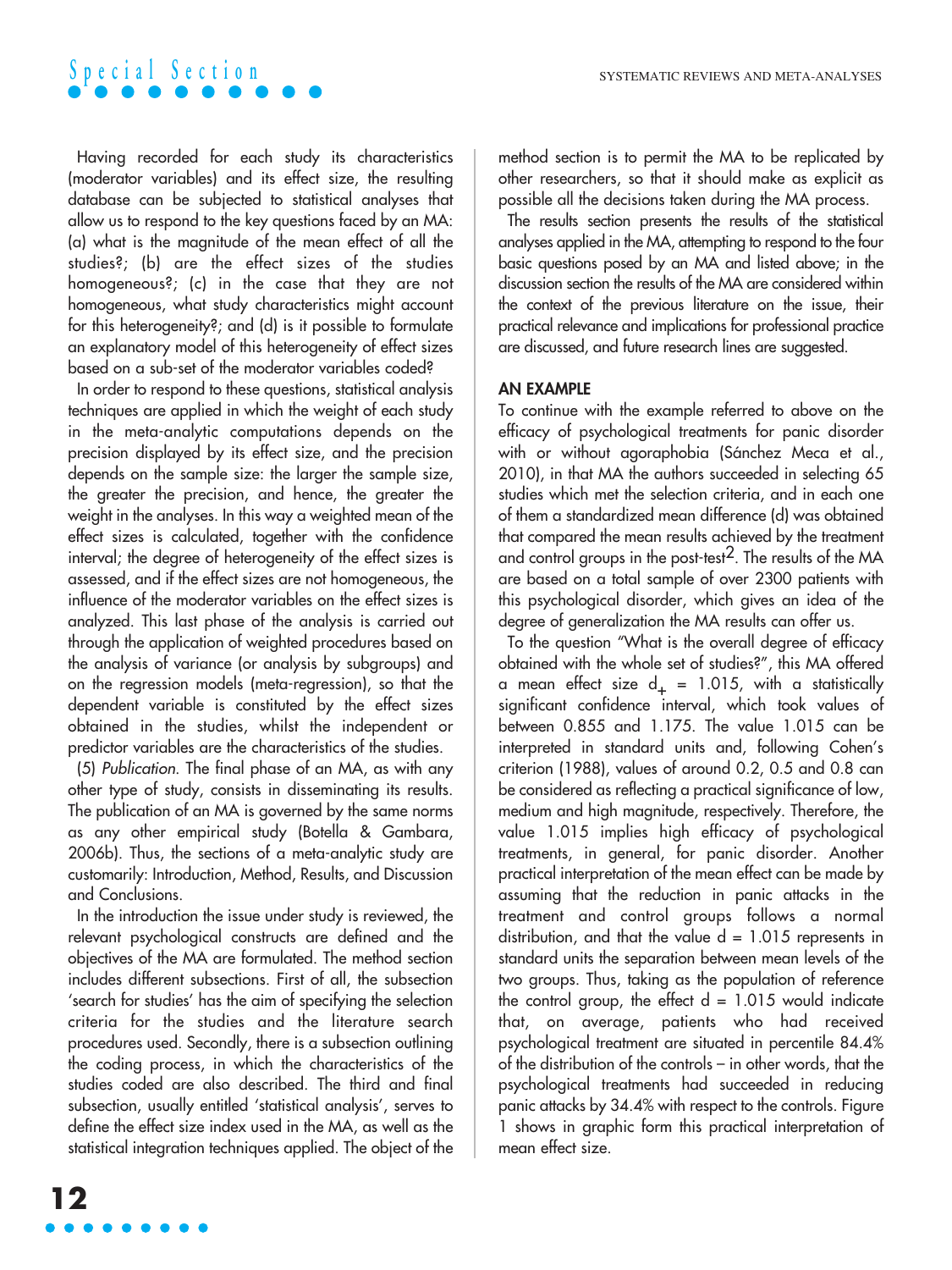The second question – closely related to the previous one – requiring a response from an MA is whether the effect sizes are homogeneous around their mean, or whether, on the other hand, they show such heterogeneity that the mean fails to accurately represent the set of studies. Using the appropriate statistical tests, such as the Q statistic and  $1^2$  index (Borenstein et al., 2009), MA permits a response to this question which, in the case of the MA in our example, led to the conclusion that the studies reflected efficacy results (quantified in terms of the effect sizes) that were strongly heterogeneous.

As a consequence of the heterogeneity shown by the effect sizes, it becomes necessary to answer a third question: "What characteristics of the studies might be affecting the heterogeneity? It is in this phase in which techniques of variance analysis and regression analysis are applied to identify the moderator variables of efficacy. In an MA on psychological treatments, the most important moderator variable is the type of treatment applied in the studies. On classifying the studies according to treatment modality and calculating the mean effect size obtained in each of them, it is possible to compare their efficacy results. A very useful way of presenting the comparison between treatments is through the construction of a graph called a 'forest plot', in which the mean effect and confidence interval for each treatment are presented in graphic form. Figure 2 presents the 'forest plot' for this MA, which shows the mean effect sizes obtained by the different treatment techniques and the combinations between them. Thus the graph reveals how some treatment techniques have obtained a mean effect that does not differ significantly from the null effect, since their confidence interval includes the 0 value (for example, cognitive therapy alone), and how other techniques have indeed obtained a statistically significant mean effect (for example, exposure with relapse prevention, or the latter combined with relaxation/breathing).

#### **GUIDE TO THE CRITICAL READING OF META-ANALYSES**

Examination of the results provided by an MA on the efficacy of treatments, interventions or prevention programmes permits readers to rate the differential efficacy of different treatments, and thus helps them to decide which treatment to apply in a particular case. Nevertheless, the critical reading of MAs necessarily requires that the professional has adequate knowledge of what an MA is, how it is carried out and to what biases its results are exposed. Conscious of this problem, experts

in MA have made considerable efforts to draw up orientative guides to the critical reading of meta-analytic studies, which have resulted in a range of such publications. Rather than reproducing any of these guides, we propose one based fundamentally on the two most recently proposed in the literature: PRISMA ('Preferred Reporting Items for Systematic Reviews and Meta-Analyses'; Moher et al., 2009), which is itself an improvement of QUOROM ('Quality Of Reporting Of Meta-analyses'; Moher et al., 1994), and AMSTAR (Shea, Grimshaw, Wells et al., 2007; Shea, Hamel, Wells et al., 2009), which includes 11 questions on the implementation and publication of an SR or an MA.

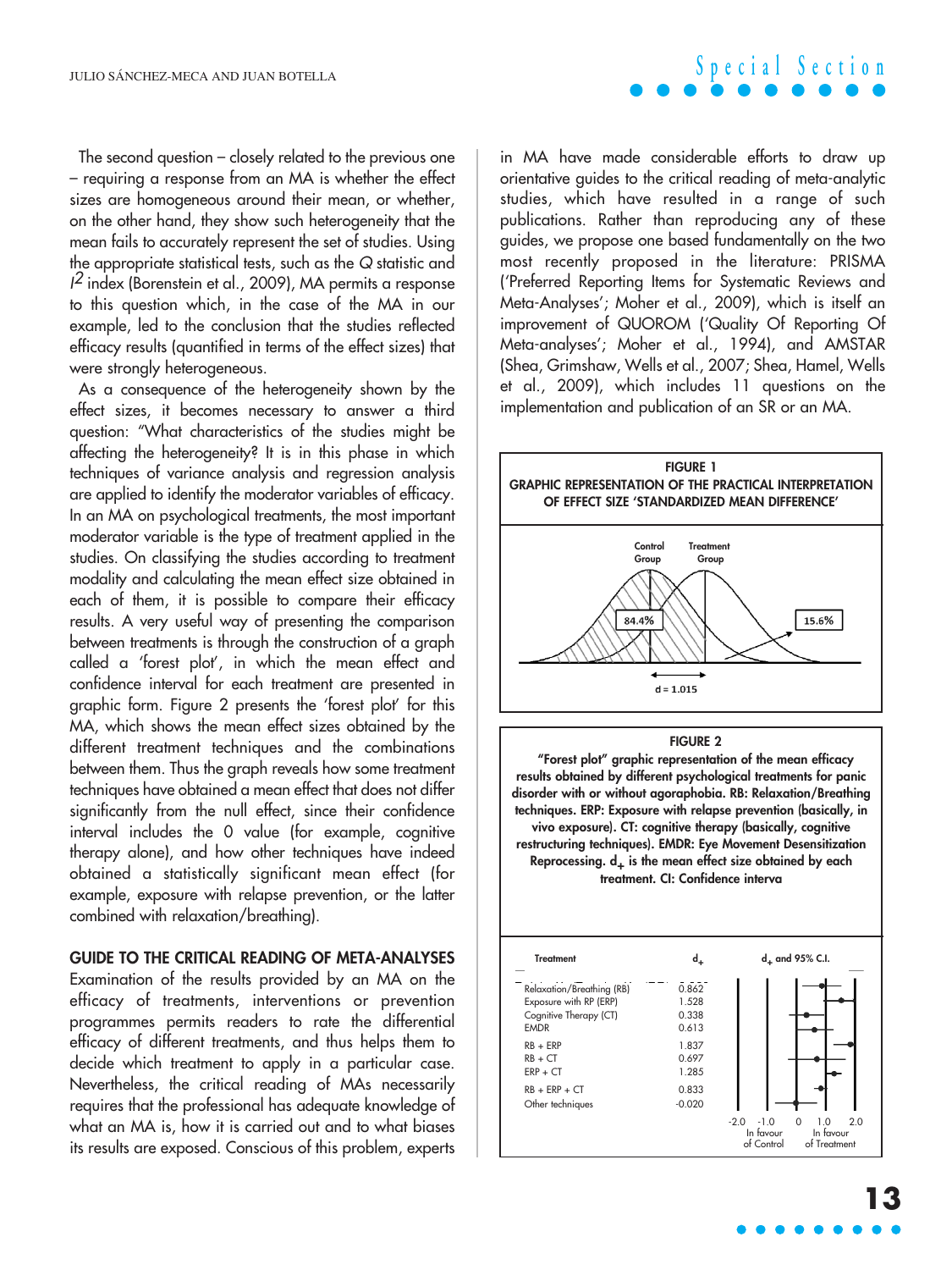

| <b>TABLE 2</b><br>LIST OF QUESTIONS ORIENTED TO THE CRITICAL READING OF SRs AND MAs                                                                                                                                                                                                  |               |  |
|--------------------------------------------------------------------------------------------------------------------------------------------------------------------------------------------------------------------------------------------------------------------------------------|---------------|--|
| 1. Is the study identified as an MA?                                                                                                                                                                                                                                                 | yes           |  |
|                                                                                                                                                                                                                                                                                      | No            |  |
|                                                                                                                                                                                                                                                                                      | Not available |  |
| 2. Does it include an Abstract that presents the objectives, method, results and principal conclusions? A structured abstract should be                                                                                                                                              | yes           |  |
| provided, covering: justification; objectives; data sources; study selection criteria, participants and interventions; quality rating of the studies                                                                                                                                 | No            |  |
| and synthetic methods; results; study limitations; conclusions and implications of the principal results.                                                                                                                                                                            | Not available |  |
|                                                                                                                                                                                                                                                                                      |               |  |
| 3. Does the Introduction section describe in an explicit way the questions and the objectives of the MA? There should be an explicit<br>declaration of the questions intended to be answered, with reference to the participants, the interventions, the comparisons, the outcome    | yes           |  |
| variables and the design of the studies (PICOS: Participants, Interventions, Comparisons, Outcomes, and Study design).                                                                                                                                                               | No            |  |
|                                                                                                                                                                                                                                                                                      | Not available |  |
| 4. Does the Method section specify the inclusion criteria for the studies? There should be specification of the characteristics of the studies (e.g.,                                                                                                                                | yes           |  |
| PICOS, duration of follow-up period) and the characteristics of the studies used as eligibility criteria, stating the reasons for their consideration                                                                                                                                | No            |  |
| (e.g., years considered, languages, publication status).                                                                                                                                                                                                                             | Not available |  |
| 5. Does the Method section indicate the procedures used for the study search? All the information sources used in the search should be                                                                                                                                               | yes           |  |
| described (e.g., databases with the dates they cover, contacts with authors of the studies to identify additional studies), as well as the last                                                                                                                                      | <b>No</b>     |  |
| date of search. The complete electronic search strategy of at least one database should be presented, including possible limitations imposed,                                                                                                                                        | Not available |  |
| so that any researcher can repeat it.                                                                                                                                                                                                                                                |               |  |
|                                                                                                                                                                                                                                                                                      | yes           |  |
| 6. Does the Method section specify the study variables coded? It should include a description of the method for extracting data from the<br>primary studies (e.g., coding forms applied independently by two or more coders), and of any processes for obtaining and confirming data | No            |  |
| employed by the reviewers. It should also include a list of all the variables recorded in the studies, as well as their definition (e.g., PICOS,                                                                                                                                     | Not available |  |
| sources of funding), together with information on any assumptions and simplifications made.                                                                                                                                                                                          |               |  |
| 7. Does the Method section refer to the reliability of the coding? A good MA should have analyzed the reliability of the coding of the                                                                                                                                               | yes           |  |
| moderator variables of the studies, and should present the results of that analysis in terms of kappa indices and intra-class correlations.                                                                                                                                          | No            |  |
|                                                                                                                                                                                                                                                                                      | Not available |  |
|                                                                                                                                                                                                                                                                                      |               |  |
| 8. Does the Method section specify the effect size index/indices? The effect size index or indices used in the MA should be specified (e.g.,                                                                                                                                         | yes           |  |
| standardized difference of means, odds ratio).                                                                                                                                                                                                                                       | No            |  |
|                                                                                                                                                                                                                                                                                      | Not available |  |
| 9. Does the Method section describe the statistical methods used in the MA? There should be a description of the data treatment methods,                                                                                                                                             | yes           |  |
| and of how the results of the studies were combined (e.g., fixed effects model, random effects model or mixed effects model). Reference should                                                                                                                                       | No            |  |
| also be made to the measures of consistency employed for analyzing the heterogeneity of the effects (e.g., Q and $l^2$ ).<br>There should be some assessment of the risk of bias that might affect the accumulated evidence (e.g., publication bias, selective reporting             | Not available |  |
| within the studies).<br>Additional analysis methods should be described (e.g., sensitivity analyses, analyses by subgroups, meta-regression).                                                                                                                                        |               |  |
|                                                                                                                                                                                                                                                                                      |               |  |
| 10. Does the Results section present the characteristics of the studies? There should be a description of the characteristics of the studies                                                                                                                                         | yes<br>No     |  |
| included; a table should be provided showing these characteristics on an individual basis, or the reader should at least be given the possibility<br>of access to such a table.                                                                                                      |               |  |
|                                                                                                                                                                                                                                                                                      | Not available |  |
| 11. Does the Results section include analysis of the studies according to their quality? The methodological quality of the studies should have                                                                                                                                       | yes           |  |
| been coded and its relation to the effect sizes considered, with the aim of identifying possible biases due to poor quality. If both randomized                                                                                                                                      | No            |  |
| and non-randomized studies have been included, their results should be compared.                                                                                                                                                                                                     | Not available |  |
|                                                                                                                                                                                                                                                                                      |               |  |
|                                                                                                                                                                                                                                                                                      |               |  |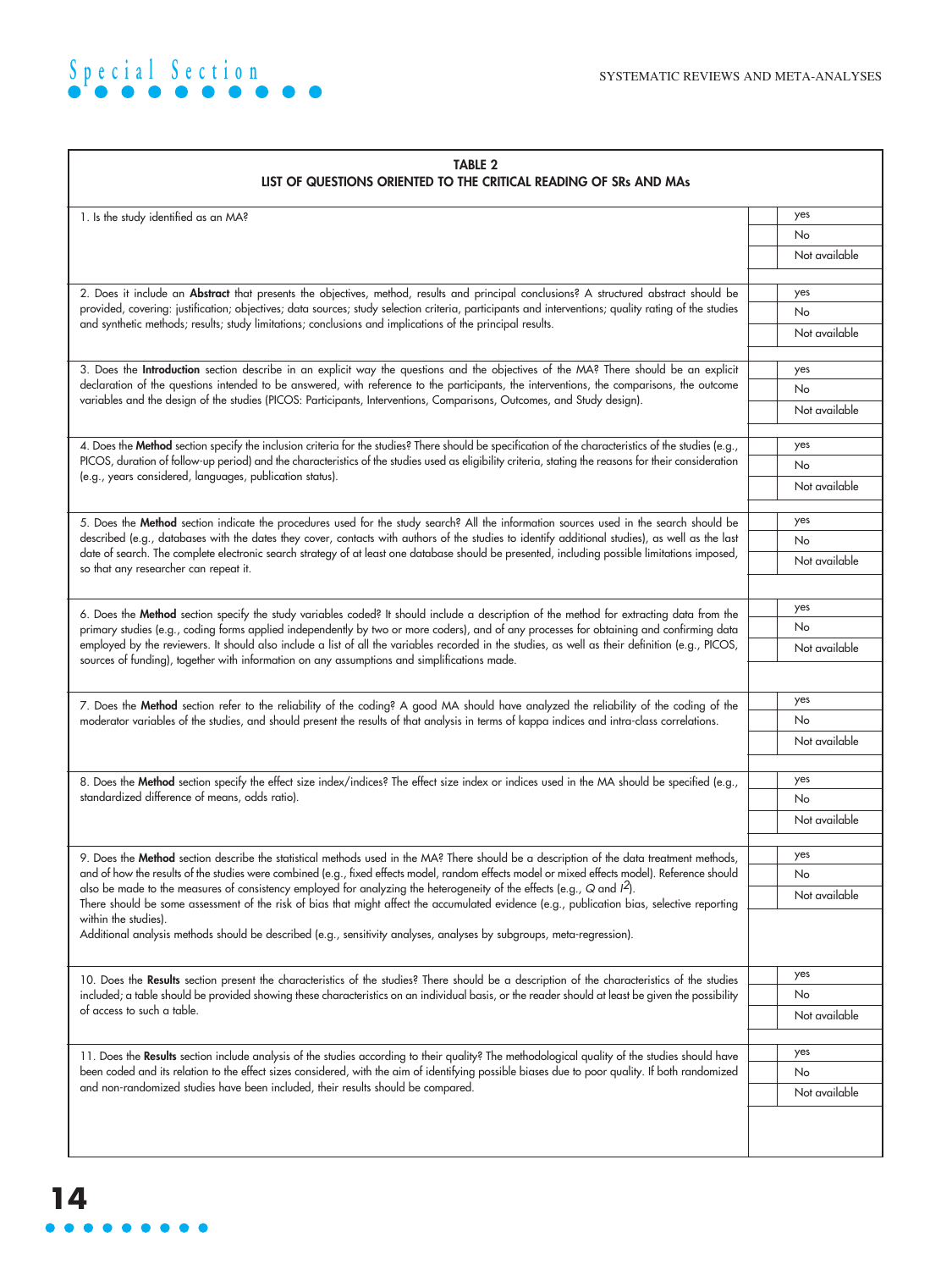

The aim of the protocol presented in Table 2 is to set out the key aspects on which we should focus when reading an SR or an MA, with a view to being able to critically appraise the results it offers and its relevance for clinical practice. The questions are oriented to the different sections into which a published MA is divided: title, abstract, introduction, method, results and discussion. Basically, the questions aim to check whether meta-analyses have made explicit all the decisions that had to be taken during the performance of the MA, and this is a fundamental issue with regard to the possibility of rating its critical quality and of

guaranteeing that other researchers can replicate the analysis.

#### **FINAL REFLECTIONS**

Despite the separation of professional practice and research, the EBP approach is generating meeting points, closing the gap between these two worlds which should always go hand in hand. Moreover, SRs and MAs constitute a quick and sure way of discovering the latest scientific evidence and proof on any topic related to professional practice. It is for this reason that psychologists should familiarize themselves with this

| <b>TABLE 2</b><br>LIST OF QUESTIONS ORIENTED TO THE CRITICAL READING OF SRs AND MAs (Continuation)                                                                                                                                                                                                                                                                                                      |               |  |
|---------------------------------------------------------------------------------------------------------------------------------------------------------------------------------------------------------------------------------------------------------------------------------------------------------------------------------------------------------------------------------------------------------|---------------|--|
| 12. Does the Results section present the mean effects and the consistency measures? The results of each MA carried out should be presented,<br>including the mean effect sizes with their confidence intervals and the measures of consistency or heterogeneity (e.g., $Q$ , $l^2$ ). Optionally, the<br>results of the individual studies and of each MA can be presented by means of a 'forest plot'. | yes           |  |
|                                                                                                                                                                                                                                                                                                                                                                                                         | No            |  |
|                                                                                                                                                                                                                                                                                                                                                                                                         | Not available |  |
| 13. If there has been heterogeneity, does the Results section present the analysis of moderators? In the case that there is heterogeneity<br>between the effect sizes, mixed effects models should be applied, such as analyses by subgroups (ANOVAs) and meta-regression (regression                                                                                                                   | yes           |  |
|                                                                                                                                                                                                                                                                                                                                                                                                         | No            |  |
| analysis) to identify characteristics that moderate the results.                                                                                                                                                                                                                                                                                                                                        | Not available |  |
| 14. Does the Results section include any sensitivity analysis? If the design included sensitivity analyses for assessing the consistency and<br>robustness of the MA results, they should be described in this section.                                                                                                                                                                                 | yes           |  |
|                                                                                                                                                                                                                                                                                                                                                                                                         | <b>No</b>     |  |
|                                                                                                                                                                                                                                                                                                                                                                                                         | Not available |  |
| 15. Does the Results section include a publication bias analysis? The MA should have carried out some publication bias analysis to check                                                                                                                                                                                                                                                                | yes           |  |
| whether it could represent a threat to the validity of the results.                                                                                                                                                                                                                                                                                                                                     | No            |  |
|                                                                                                                                                                                                                                                                                                                                                                                                         | Not available |  |
| 16. Does the Discussion section summarize the evidence? It should include a summary of the principal results, including a reference to the<br>evidence obtained for each principal outcome variable; there should also be some consideration of the relevance for different groups (e.g.,<br>healthcare professionals, users and politicians).                                                          | yes           |  |
|                                                                                                                                                                                                                                                                                                                                                                                                         | <b>No</b>     |  |
|                                                                                                                                                                                                                                                                                                                                                                                                         | Not available |  |
| 17. Does the Discussion section consider the limitations of the MA? Limitations should be discussed at the level of the studies, at that of                                                                                                                                                                                                                                                             | yes           |  |
| outcome variables (e.g., risks of bias) and at that of the review (e.g., incomplete recovery of studies, reporting bias).                                                                                                                                                                                                                                                                               | <b>No</b>     |  |
|                                                                                                                                                                                                                                                                                                                                                                                                         | Not available |  |
| 18. Does the Discussion section consider the implications for professional practice? There should be some discussion of the implications of<br>the main results of the MA for professional clinical practice, managers, and political decision-makers.                                                                                                                                                  | yes           |  |
|                                                                                                                                                                                                                                                                                                                                                                                                         | <b>No</b>     |  |
|                                                                                                                                                                                                                                                                                                                                                                                                         | Not available |  |
| 19. Does the Discussion section consider the implications for future research? It should provide a general interpretation of the results in the<br>context of other proof and evidence, as well as discussing the implications for future research.                                                                                                                                                     | yes           |  |
|                                                                                                                                                                                                                                                                                                                                                                                                         | <b>No</b>     |  |
|                                                                                                                                                                                                                                                                                                                                                                                                         | Not available |  |
| 20. Are the funding sources specified? There should be a description of the sources of funding of the SR or MA, as well as of other assistance                                                                                                                                                                                                                                                          | yes           |  |
| received (e.g., provision of data) and of the role played by the funders in the systematic review, with a view to assessing possible conflicts<br>of interest.                                                                                                                                                                                                                                          | <b>No</b>     |  |
|                                                                                                                                                                                                                                                                                                                                                                                                         | Not available |  |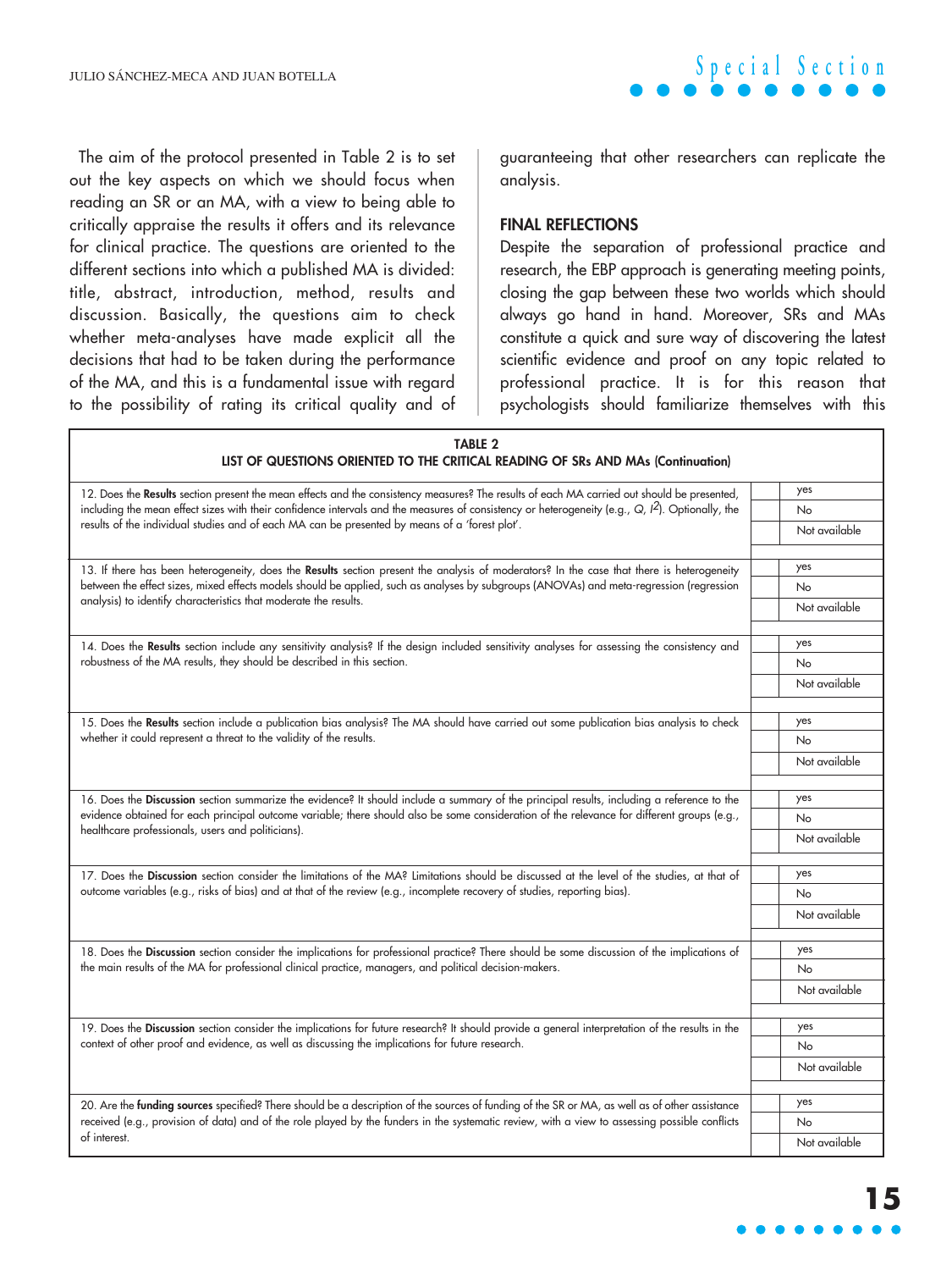methodology and know how to undertake a critical reading of SRs and MAs, as well as other types of studies that contribute evidence.

In a similar line, it would be advantageous for graduate and post-graduate psychology study programmes to include courses providing explanations of the EBP approach and the critical reading of not only SRs and MAs but also other types of research, such as randomized clinical trials, cohort studies or observational and correlational studies. Only in this way shall we arrive at a situation in which all psychologists realize the relevance of this methodology and its practical utility for their professional activity.

The critical reading of research should guide psychologists' practice not only in their activities directly involving people, but also in their decision-making when they occupy positions of authority in companies and institutions responsible for the management of social, health and educational services. And indeed, there should also be a tendency for Evidence-Based Policy, in the case of psychologists in public positions of responsibility or when decision-makers request our opinion based on the evidence accumulated by psychology.

Finally, to explore the methodology of MA and SRs in more depth, we suggest some reading. In Spanish, the reader might consult the work by Botella and Gambara (2002) or the chapter by Sánchez Meca (2008). In English, the texts by Cooper (2010) and Borenstein et al. (2009) are highly relevant. Moreover, there is a range of software programs designed for carrying out the statistical analyses typically involved in an MA. David B. Wilson has developed some MA macros for use in the statistical packages SPSS, SAS and STATA, and which can be obtained free of charge at: http://mason.gmu.edu/~dwilsonb/ma.html. Furthermore, the Cochrane Collaboration has developed the RevMan 5.0 program for carrying out MAs, which can also be obtained free of charge at that organization's website (www.cochrane.org). Nor should we omit to mention the commercial program Comprehensive Metaanalysis 2.0, developed by Borenstein, Hedges, Higgins and Rothstein (2005; www.meta-analysis.com).

### **ACKNOWLEDGEMENTS**

This article was financed through grants to the first author from the Healthcare Research Fund (Fondo de Investigación Sanitaria), within the section "Assessment of Healthcare Technologies" (Evaluación de Tecnologías Sanitarias) (Project: PI07/90384), and to the second author from the Ministry of Education and Science (Ministerio de Educación y Ciencia (Project: SEJ2006-12546/PSIC).

### **REFERENCES**

- Borenstein, M.J., Hedges, L.V., Higgins, J.P.T. & Rothstein, H.R. (2005). Comprehensive Meta-analysis (Vers. 2). Englewood Cliffs, NJ: Biostat, Inc.
- Borenstein, M.J., Hedges, L.V., Higgins, J.P.T. & Rothstein, H.R. (2009). Introduction to meta-analysis. Chichester, UK: Wiley.
- Botella, J. & Gambara, H. (2002). Qué es el metaanálisis [What is meta-analysis?]. Madrid: Biblioteca Nueva.
- Botella, J. & Gambara, H. (2006a). El meta-análisis: una metodología de nuestro tiempo [Meta-analysis: a methodology for our times]. Infocop, 29 mayo.
- Botella, J. & Gambara, H. (2006b). Doing and reporting a meta-analysis. International Journal of Clinical and Health Psychology, 6, 425-440.
- Cohen, J. (1988). Statistical power analysis for the behavioral sciences (2nd. ed.). Hillsdale, NJ: Erlbaum.
- Cooper, H. (2010). Research synthesis and metaanalysis: A step-by-step approach (3rd. ed.). Thousand Oaks, CA: Sage.
- Cooper, H., Hedges, L.V. & Valentine, J.C. (Eds.) (2009). The handbook of research synthesis and meta-analysis (2nd. ed.). New York: Russell Sage Foundation.
- Frías Navarro, M.D. & Pascual Llobell, J. (2003). Psicología clínica basada en pruebas: Efecto del tratamiento [Evidence-based clinical psychology: effect of treatment]. Papeles del Psicólogo, 85.
- Grupo de Atención Sanitaria Basada en la Evidencia (2007). Atención sanitaria basada en la evidencia: Su aplicación a la práctica clínica [Evidence-based healthcare: its application to clinical practice]. Murcia: Consejería de Sanidad de la Región de Murcia.
- Littell, J.H., Corcoran, J. & Pillai, V. (2008). Systematic reviews and meta-analysis. Oxford, UK: Oxford University Press.
- Marín Martínez, F., Sánchez Meca, J., Huedo, T. & Fernández, I. (2007). Meta-análisis: Dónde estamos y hacia dónde vamos [Meta-analysis: where are we and where are we going?]. In A. Borges & P. Prieto (Eds.), Psicología y ciencias afines en los albores del siglo XXI [Psychology and related sciences at the dawn of the 21st century] (pp. 87-102). La Laguna, Tenerife: Grupo Editorial Universitario.